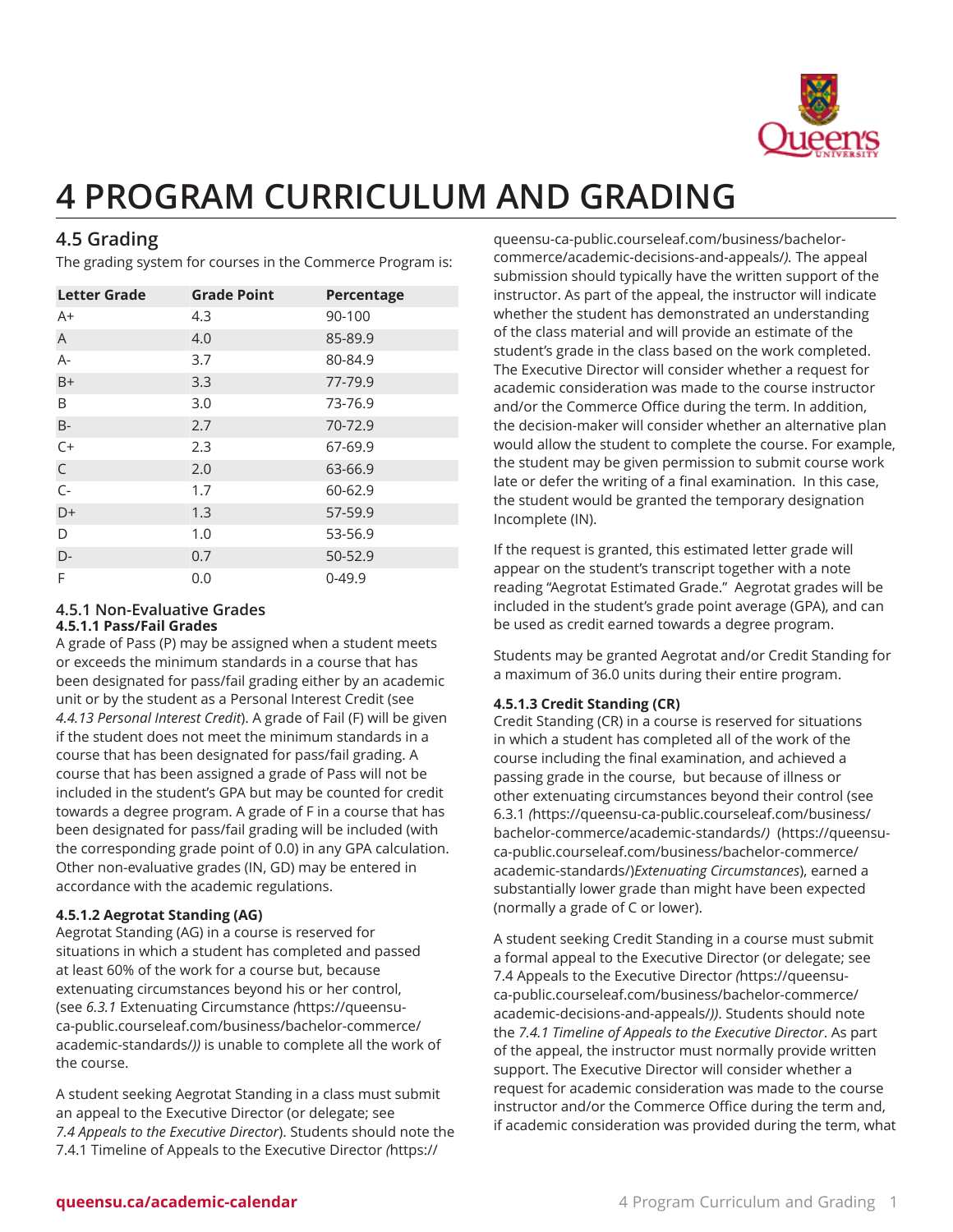

additional basis exists that might warrant substituting the grade assigned by the instructor.

If the request is granted, a course with Credit Standing will not be included in the student's GPA, but can be used as credit earned towards a degree program. Students who wish to use a course in which they have Credit Standing as a prerequisite for registering in a further class may need to appeal to the instructor of the class if the prerequisite requirement includes a minimum grade. Instructors have the authority to waive this prerequisite at their discretion.

Students may be granted Aegrotat and/or Credit Standing for a maximum of 36.0 units during their entire program.

#### **4.5.1.4 Grade Deferred (GD)**

Grade Deferred Standing (GD) is a temporary designation reserved for circumstances in which:

- 1. A student has submitted all the work in a course, but the final grade is not available (e.g. late assignment not yet marked); or
- 2. A suspected departure from academic integrity is under investigation or under appeal and a final grade for the course cannot yet be determined.

The instructor shall indicate to the Director of Student Services (or delegate) the special circumstances under which the GD is being assigned, and in the case of (1) above, shall provide a timeline for submission of the final grade.

A grade of GD will not be included in the determination of a student's grade point average, and any course with a GD designation may not be counted for credit towards a degree program.

**Please Note:** GD differs from the notation IN, which indicates that a student has not submitted all the work assigned and the instructor has agreed to accept the outstanding work.

#### **4.5.1.5 Incomplete (IN)**

Incomplete Standing (IN) is a temporary designation reserved for a course in which a student who, because of extenuating circumstances beyond their control (see [6.3.1 Extenuating](https://queensu-ca-public.courseleaf.com/business/bachelor-commerce/academic-standards/) [Circumstances](https://queensu-ca-public.courseleaf.com/business/bachelor-commerce/academic-standards/) *(*[https://queensu-ca-public.courseleaf.com/](https://queensu-ca-public.courseleaf.com/business/bachelor-commerce/academic-standards/) [business/bachelor-commerce/academic-standards/](https://queensu-ca-public.courseleaf.com/business/bachelor-commerce/academic-standards/)*))*, has not completed all work for a course and/or requests permission to defer the writing of a final examination.

A student seeking incomplete standing may be requested to provide documentation that demonstrates extenuating circumstances (see *7.1.2 Official Documentation*). The date for the work to be completed should be reached by mutual agreement between the instructor and student. Incomplete work can normally be submitted no later than the end of the subsequent term.

In cases where a student will receive a failing grade if all outstanding work is not completed or the exam is not written, an IN grade will be submitted by the instructor. A grade of IN will not be included in the determination of a student's grade point average, and any course with an IN designation may not be counted for credit towards a degree program. If the outstanding work is not submitted by the end of the subsequent term, the IN grade will lapse to an F (failure) and will be included in the student's grade point average.

Any extensions beyond either the date of the first agreement or the end of the subsequent term must be approved by the Director of Student Services (or delegate).

#### **4.5.1.6 Transfer Credit (TR)**

A Transfer Credit (TR) designation is reserved for a course in which a student undertakes study at another accredited postsecondary institution (see *4.4.9 Transfer Credit*). A transcript note will accompany this entry, indicating the University or other academic institution from which the credit was earned, and the degree program to which the transferred course is being credited. Under no circumstances shall the grade provided by another post-secondary institution be placed on the Queen's transcript.

Students who wish to use a course in which they have a TR designation as a prerequisite for registering in a further class may need to appeal to the instructor of the class. Instructors are able to waive prerequisites at their discretion. Transfer credit designations will not be included in the student's GPA but may be counted for credit towards a degree program.

#### **4.5.1.7 Audit (AU)**

The Audit (AU) designation is reserved for courses in which a student officially attends a class as a registered auditor but in which the student does not undertake any work to be marked by the instructor.

Audit designations will not be included in the student's GPA and will not be counted for credit towards a degree program. For more information, see *4.4.11 Auditing Courses*.

#### **4.5.1.8 Dropped (DR)**

The Dropped (DR) designation indicates a course that is dropped by a student after the deadline to drop without academic penalty (see *4.4.8 Adding and Dropping Courses*), or as the result of a successful appeal (see *7 Academic Decisions and Appeals*).

Dropped designations will not be included in the student's grade point average and will not count for credit towards a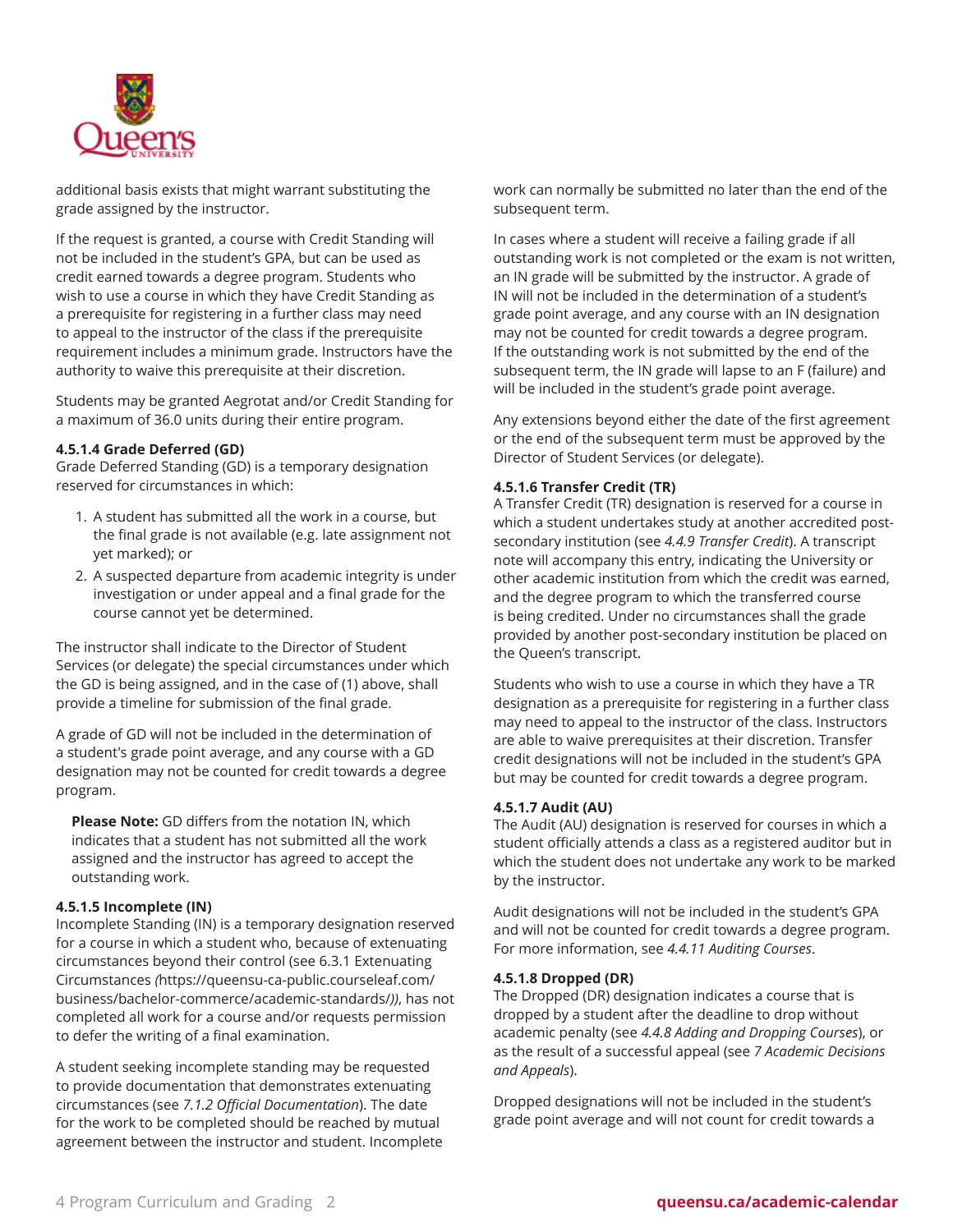

degree. A student may not appeal to remove a DR grade from the transcript.

#### **4.5.1.9 Not Graded (NG)**

The Not Graded (NG) designation indicates the completion of the first half of a multi-term course. A student will receive an NG designation at the end of the first term in which the class was in progress. At the end of the second term in which the course is offered a letter grade or other appropriate designation shall be entered. Not graded designations will not be included in the student's GPA and will not be counted for credit towards a degree program. No course with an NG designation may subsequently be counted as partial or full credit towards completion of another course at Queen's University, or as transfer credit. For more information see *4.4.8.1 Dropping Multi-Term Courses*.

#### **4.5.1.10 Courses in Progress (no designation)**

Transcripts shall note all courses in progress during the academic term in which they are offered. Courses in progress shall have no designation attached to them.

#### **4.5.2 Grade Point Average**

Year and cumulative GPAs are calculated on a weighted basis using the number of units assigned to the course.

For students enrolled in a dual degree program, the cumulative GPA calculated on the transcript will include all courses taken under both degrees. However, for the purposes of Commerce awards and academic progression, only those courses registered under the Bachelor of Commerce will be included in the year or cumulative GPA.

The year GPA is calculated differently for different purposes. For more information, please see *4.5.5 Dean's List* and *5 Academic Regulations and Standing*.

#### **4.5.3 Grading Specifications**

At the beginning of each course, the professor will provide a clear statement of the basis on which the final mark will be assessed. All work assigned and the weight, if any, that it will contribute to the final mark will be specified. An instructor may specify that students must pass the individual deliverable(s) to pass the course.

#### **4.5.4 Class Participation**

Class participation grades are allocated in some courses. Different instructors may define participation in different ways. For example, participation may include contributions to class discussions or discussion boards, class attendance, timely completion of assigned work, and any other relevant factors as judged by the instructor. Professors who choose to evaluate class participation as part of student evaluation should define the specific form and opportunities for this participation at the start of their course.

#### <span id="page-2-0"></span>**4.5.5 Dean's List**

Students in years one, two, and three who have obtained an academic year GPA of at least 3.50 at the end of the Summer Term, and who have not otherwise been placed on the Dean's List with Distinction, will be placed on the Dean's List.

To be eligible for the Dean's List, students must also meet the following criteria:

- 1. They must have completed a minimum of 18.0 graded Queen's units in the relevant Fall-Winter-Summer academic year, excluding courses with the nonevaluative grades AU, CR, DR, NG and P (e.g. a Personal Interest Credit). Only courses that contribute towards the Bachelor of Commerce degree program will be included in the academic year GPA.
- 2. There may be no failures in the relevant Fall-Winter-Summer academic year.
- 3. There may be no outstanding IN or GD grades. All final grades and changes of grade must be submitted by 31 August, the final date for determination of an academic year GPA.

#### **4.5.6 Dean's List with Distinction**

Students in years one, two, and three who have achieved an academic year GPA in the top 10 per cent of all students within their year are eligible for consideration for the Dean's List with Distinction. They must also meet those eligibility criteria as outlined for the [Dean's](#page-2-0) List. ([p. 3](#page-2-0))

This honour will be noted on the student's transcript.

#### **4.5.7 Dean's List: Students on International Exchange Programs**

Students in year 3 who have participated in an approved exchange program at an international partner university may be considered for placement on the Dean's List. To be eligible for consideration, the student must:

- 1. Have participated in an approved international exchange program.
- 2. They must have completed a minimum of 12.0 graded Queen's units in the relevant Fall-Winter-Summer academic year, excluding courses with the nonevaluative grades AU, CR, DR, NG and P (e.g. a Personal Interest Credit). Only courses that contribute towards the Bachelor of Commerce degree program will be included in the academic year GPA.
- 3. Have achieved a minimum GPA of 3.50 on these units.
- 4. Have no failures in the relevant Fall-Winter-Summer academic year, either at Queen's or at the partner university.
- 5. Have no outstanding IN or GD grades. All final grades and changes of grade must be submitted by 31 August,